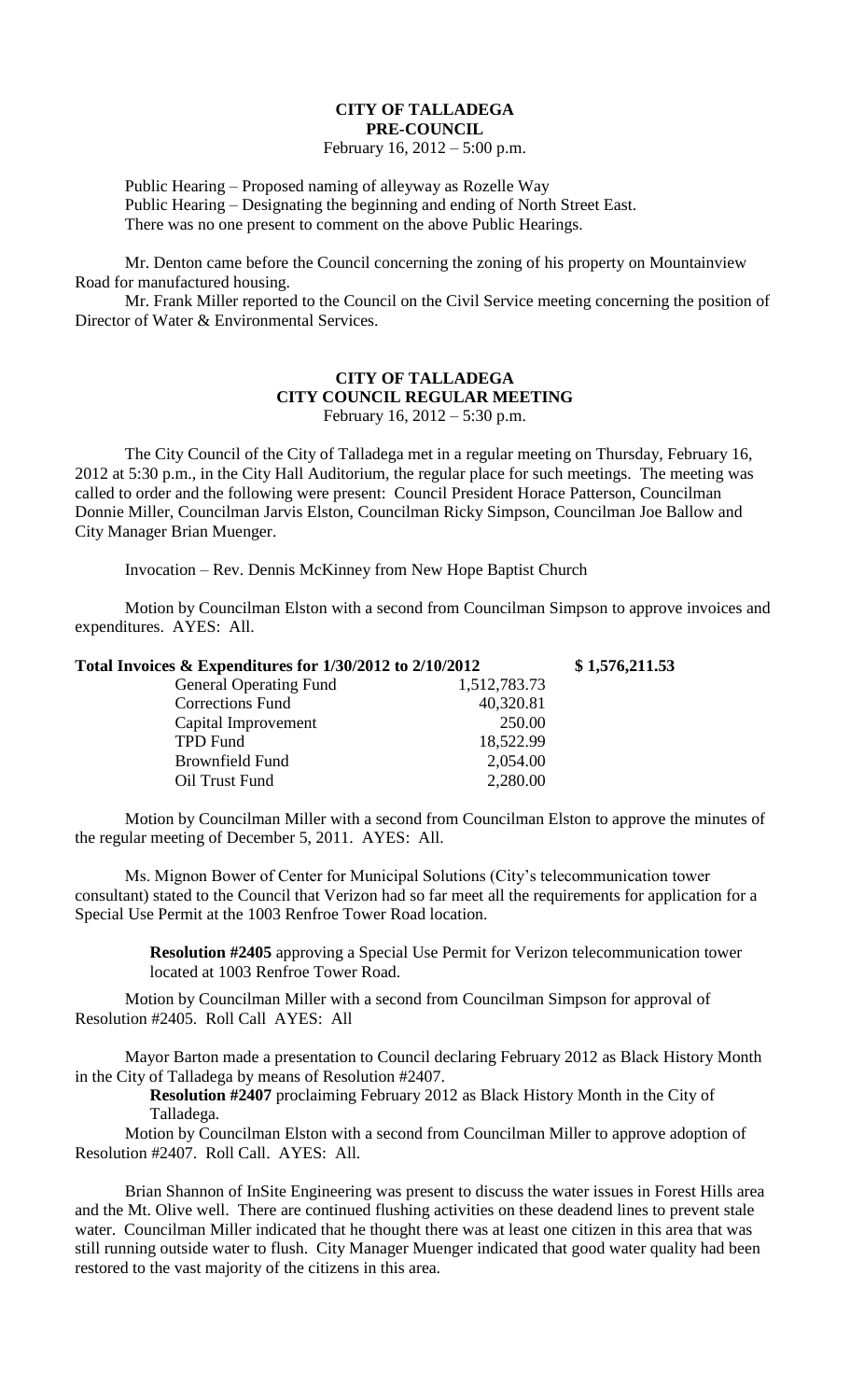**Ordinance #1723** naming the alley between Cherry Street and Walnut Street as Rozelle Way.

Motion by Councilman Miller with a second from Councilman Simpson for immediate consideration of Ordinance #1723. Roll Call. AYES: All

Motion by Councilman Elston with a second from Councilman Miller for reading of the heading only of Ordinance #1723. Roll Call. AYES: All

AN ORDINANCE TO DESIGNATE AND NAME THE UN-NAMED ONE-WAY ALLEY SOUTH OF OAK STREET, EAST OF CHERRY STREET, WEST OF WALNUT STREET AND NORTH OF CEDAR STREET AS ROZELLE WAY.

Motion by Councilman Ballow with a second from Councilman Elson for approval of Ordinance #1723. Roll Call. AYES: All

**Ordinance #1724** designating the beginning and ending point of North Street East.

Motion by Councilman Ballow with a second from Councilman Elson for immediate consideration of Ordinance #1724. Roll Call. AYES: All

Motion by Councilman Miller with a second from Councilman Simpson for reading of the heading only of Ordinance #1724. Roll Call. AYES: All

AN ORDINANCE TO DESIGNATE THE BEGINNING AND ENDING POINTS OF NORTH STREET EAST IN THE CITY OF TALLADEGA.

Motion by Councilman Simpson with a second from Councilman Miller for approval of Ordinance #1724. Roll Call. AYES: All

**Resolution #2408** increasing the Talladega Municipal Airport Board to (14) fourteen members. **Resolution #2410** approving demolition of structure on Nolan Street.

**Resolution #2411** assessing lien against property at 128 Moon Street for demolition.

**Resolution #2412** assessing lien against property at 900 Short Scott Street for demolition.

**Resolution #2413** assessing lien against property at 412 19<sup>th</sup> Street for demolition.

**Resolution #2414** assessing lien against property at 417 Jackson Street for demolition.

**Resolution #2415** assessing lien against property at 126 Moon Street for demolition.

**Resolution #2416** setting a \$25.00 impound fee and a \$5.00 Incident Report fee for the services provided by the Talladega Police Department.

**Resolution #2417** agreement with Talladega College for use of the Ben E. Bruner Sports Complex for softball practices and games through May 12, 2012 for a total cost of \$600.00. **Resolution #2418** agreement the Talladega Parent League Organizations of Cal Ripken Baseball, Babe Ruth Baseball and ASA Softball to use the Ben E. Bruner Sports Complex for the 2012 Baseball Season.

**Resolution #2419** agreement with Monroe + Jenkins Architecture for design, engineering, contract administration, and inspection services for the Ritz Theater HVAC upgrades at a cost of \$14,000.

Motion by Councilman Ballow with a second from Councilman Miller to approve Resolutions #2408 and #2410 through #2419. Roll Call. AYES: All.

**Resolution #2409** approving demolition of structure on Alabama Highway 21 North. Council granted Mr. Clarence Haynes an additional 60-day extension to clear his property.

Motion by Councilman Miller with a second by Councilman Elston to approve invoices and expenditures for the Water Department. AYES: All.

| Water Department Expenditures for 2/1/12 to 2/9/2012 |            | \$309,766.28 |
|------------------------------------------------------|------------|--------------|
| Revenue Funds                                        | 92,679.17  |              |
| <b>Operations Fund</b>                               | 217,087.11 |              |

Motion by Councilman Elston with a second from Councilman Simpson for approval of hiring a Construction Worker for the Water Department. AYES: All.

City Manager Muenger announced that the City had received the ASPCA Grant so that a one-day vaccination clinic could be set up for domestic cats and dogs at a cost of only \$5.00 per animal.

Chief Watson requested that the Sergeant of Administration position in the Police Department be modified to reflect new duties associated with the CALEA certification process.

Motion by Councilman Elston with a second from Councilman Simpson to approve the modified job description for Police Department's Sergeant of Administration. AYES: All.